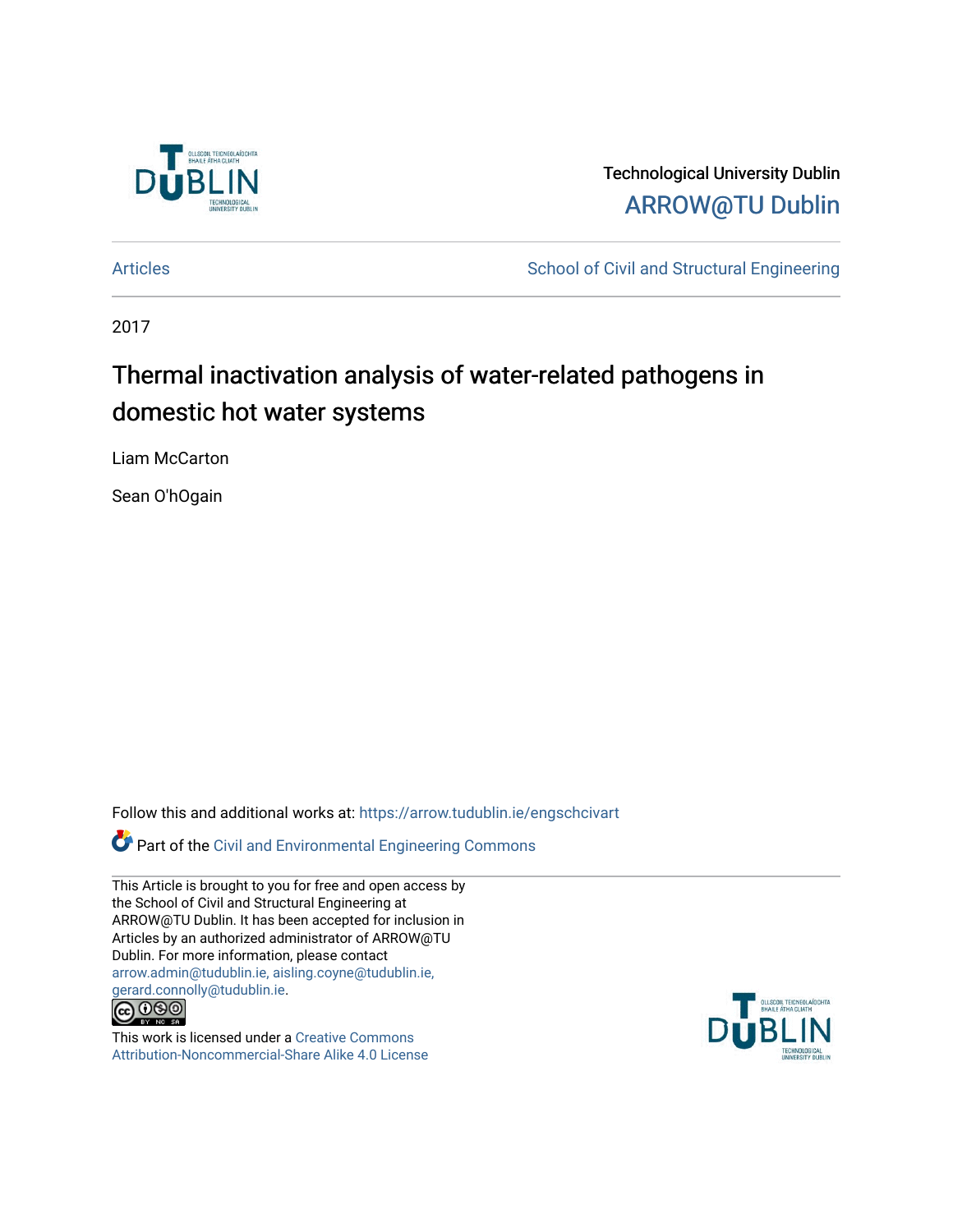Journal of Environmental Engineering and Science Volume 12 Issue JS2

Thermal inactivation analysis of waterrelated pathogens in domestic hot water systems McCarton and O'Hogain

Journal of Environmental Engineering and Science, 2017, 12(2), 34–41 http://dx.doi.org/10.1680/jenes.16.00028 Paper 16.00028 Received 09/12/2016; accepted 02/05/2017 Published online 19/06/2017 Keywords: infrastructure planning/sustainability/water supply

ICE Publishing: All rights reserved



publishing

# Thermal inactivation analysis of water-related pathogens in domestic hot water systems

Liam McCarton BEng, MEngSc, CEng

Lecturer, School of Civil and Structural Engineering, Dublin Institute of Technology, Dublin, Ireland (corresponding author: [liam.mccarton@dit.ietel\)](mailto:liam.mccarton@dit.ietel) (Orcid:0000-0002-7893-7392)

#### Sean O'Hogain PhD

Lecturer, School of Civil and Structural Engineering, Dublin Institute of Technology, Dublin, Ireland (Orcid:0000-0001-7192-8349)

This study aims to investigate whether hot water systems supplied with harvested rainwater present an increased risk to health over hot water systems supplied with potable mains water. It reviews previous studies investigating the health effects of utilising rainwater within domestic systems. The main risk to public health of mains-supplied hot water systems is the operation, maintenance, age, location and temperature of the system. Rainwater-harvesting systems contain an inherent water treatment train consisting of flocculation, settlement, sorption and bioreaction, and stored rainwater quality improves as metal and chemical contaminants settle to form sludge. Laboratory experiments were conducted using a variety of water-related bacteria to determine the time required to reduce a bacterial population by 90% at a given temperature. The results of this study show that after 5 min of exposure at 60 and 55°C, respectively, Salmonella, Pseudomonas aeruginosa and total viable count at 22 and 37°C concentrations were reduced to zero. Irish standards require hot water systems to be maintained at temperatures at or above 60°C. The conclusion from this pilot study is that hot water systems supplied with harvested rainwater do not present an increased risk to health over hot water systems fed with mains water.

#### Introduction

In Ireland, all public water supply is treated to potable standards, and harvested rainwater (RWH) is considered only for nonpotable uses (toilet flushing). Hot water systems represent approximately 20% of household per capita consumption in Ireland and represent a logical extension for the use of RWH to reduce mains water demand (O'[Hogain](#page-7-0) et al., 2007). This study sets out to investigate whether hot water systems supplied with RWH present an increased risk to health over hot water systems supplied with potable mains water. It also reviews previous studies investigating the health effects of utilising RWH within domestic systems (O'[Hogain](#page-7-0) et al., 2011, [2012\)](#page-7-0). The paper also presents the results from laboratory experiments conducted using a variety of water-related bacteria to determine the time required to reduce a bacterial population by 90% at a given temperature.

#### Health concerns

The most common source of pathogens in drinking water supplies is recent contamination by human and/or animal excreta [\(Prescott](#page-7-0) et al[., 1993\)](#page-7-0). Pathogens of concern include bacteria, viruses and protozoa that can cause gastroenteritis, diarrhoea, dysentery, hepatitis, cholera or typhoid fever ([NHMRC, 1996](#page-7-0)). While the majority of waterborne diseases are caused by pathogens that originate in the gastrointestinal tracts of humans or animals, there are microbes existing in the environment that can, in some cases, cause disease in humans ([Prescott](#page-7-0) et al., 1993). Escherichia coli are a common intestinal bacteria found in large concentrations within warm-blooded animals. E. coli are commonly used as indicator organisms, indicating evidence of faecal material [\(WHO,](#page-8-0) [2003](#page-8-0)). Salmonella spp. are a group of human pathogens that can infect the gastrointestinal tract of humans, causing diarrhoea [\(Prescott, 1993\)](#page-7-0). Pseudomonas aeruginosa is an opportunistic pathogen that may cause infection through skin lesions ([WHO,](#page-8-0) [2003\)](#page-8-0). Enterococcus spp. is an anaerobic bacterial genus that is a commensal inhabitant of the human intestine. It is reported to provide a higher correlation with many of the human pathogens found in wastewater than faecal coliforms (Jin et al[., 2004\)](#page-7-0).

#### Persistence and growth in water

While typical waterborne pathogens are able to persist in drinking water, most do not grow or proliferate in water. Microorganisms such as E. coli can accumulate in sediments and are mobilised when water flow increases. After leaving the body of their host, most pathogens gradually lose viability and the ability to infect ([Prescott](#page-7-0) et al., 1993). The rate of decay is usually exponential, and a pathogen will become undetectable after a certain period. Pathogens with low persistence must rapidly find new hosts. Persistence is affected by several factors, of which temperature is the most important. Decay is usually faster at higher temperatures, hence, the term 'thermal inactivation'. For pathogen-contaminated water to cause illness in humans, the pathogens must have an available route of infection and must overcome the defence barriers of the human body (stomach acidity, competition by natural gut flora and immunological responses, including acquired immunity). Routes of infection may include inhalation or ingestion. Successful infection by the pathogen is ultimately dependent on the pathogen dose ([Prescott](#page-7-0) et al., 1993).

#### Public health risks associated with rainwater harvesting

About three million Australians use roof-harvested rainwater from tanks for drinking in urban and rural regions [\(ABS, 1994](#page-6-0)). [Fuller](#page-7-0) et al[. \(1981\),](#page-7-0) Mobbs et al[. \(1998\)](#page-7-0) and [Cunliffe \(1998\)](#page-7-0) found that the quality of rainwater was often adequate for potable uses provided the rainwater tank and roof catchment were subject to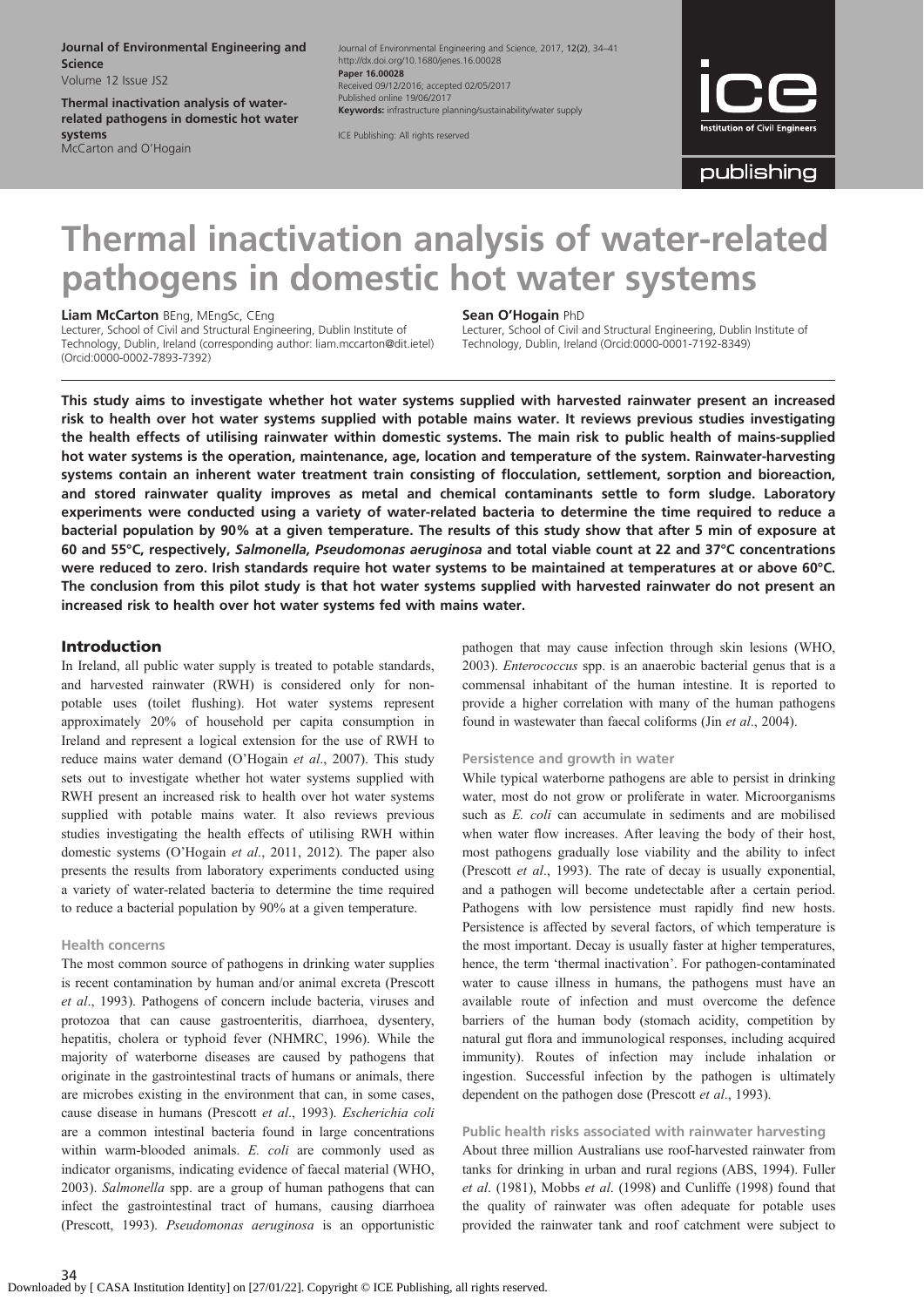adequate maintenance ([Coombes](#page-7-0) et al., 2002). Studies from both Ireland (O'[Hogain](#page-7-0) et al., 2012) and New Zealand [\(Simmons](#page-7-0) et al., [2001](#page-7-0)) found that the RWH supplies sometimes exceeded drinking water guidelines for lead and microbial indicator organisms. [Cunliffe \(1998\)](#page-7-0) stated that the probable source of indicator bacteria detected in rainwater tanks was excreta from small animals and birds. Of the epidemiological studies conducted on rainwater to date, two have compared the rates of gastroenteritis in young children. A study of cryptosporidiosis notifications in South Australia found a significantly reduced risk of cryptosporidiosis associated with tank rainwater compared to public mains water [\(Weinstein](#page-8-0) et al., 1993). A cohort study of 1016 4- to 6-year-olds, who were regular consumers of tank rainwater, concluded that they were at no greater risk of gastroenteritis than those who drank treated public mains water ([Heyworth](#page-7-0) et al., 2006). The majority of rainwater tanks in this study were galvanised iron (59%) with 43% of tanks greater than 10 years old. Only 8% of the tanks had first-flush devices, and sludge was never removed in 42% of the tanks [\(Heyworth](#page-7-0) et al., 2006). A pooled epidemiological study of 13 case studies, which quantified the risk of gastrointestinal disease from rainwater consumption, concluded that there was no significant difference in risk comparing rainwater to improved water supplies [\(Dean and Hunter, 2012](#page-7-0)). A double-blinded randomised controlled trial among 300 households in Adelaide, South Australia, concluded that there were no appreciable differences in health outcomes from drinking untreated or treated rainwater [\(Rodrigo](#page-7-0) et al., 2011). [Ahmed](#page-6-0) et al. [\(2011\)](#page-6-0) carried out a review of available research reporting the microbial quality of RWH. This review suggested that the quality of RWH is strongly influenced by the season and the number of preceding dry days (Kus et al[., 2010; Lye, 2009\)](#page-7-0). Several of the case studies reviewed suggested links between gastroenteritis and consumption of untreated rainwater [\(Brodribb](#page-7-0) et al., 1995; Franklin et al., 2008; [Murrell and Stewart, 1983\)](#page-7-0). These reported outbreaks tended to involve small numbers of individuals, and the reported illnesses were often related to communal RHW systems.

[Coombes \(2015\)](#page-7-0) hypothesised that RWH contains an inherent water treatment process ('treatment train') consisting of flocculation, settlement, sorption and bioreaction and that stored rainwater quality improves as metal and chemical contaminants settle to form sludge. This study highlighted the importance of first-flush devices to remove 11–94% of dissolved solids and 62–97% of suspended solids from the first 0·25 mm of roof runoff. Martin et al[. \(2010\)](#page-7-0) assessed the microbial properties of RWH at two study sites at Newcastle on the east coast of Australia. They concluded that rainfall events contributed to the bacterial load in rainwater storage systems, but that processes within the rainwater storage ensured that these incoming loads were not sustained. Spinks et al[. \(2005\)](#page-7-0) and [Spinks \(2007\)](#page-7-0) concluded that biofilms that formed on RWH tank walls and at the base of the sludge layer act to improve water quality. [Spinks](#page-7-0) [\(2007\)](#page-7-0) concludes that the settlement of particulate matter to the bottom of rainwater tanks is probably the single most beneficial process within rainwater storage. The quality of rainwater

supplies was not compromised by the accumulation of sludge in tanks. This confirms the observation by [Coombes \(2002\)](#page-7-0) that it is preferable to avoid disturbing rainwater storages.

Further studies ([Morrow](#page-7-0) et al., 2007, [2010\)](#page-7-0) concluded that the majority of the rainwater-harvesting systems in national investigations were compliant with the chemical and metal values in Australian Drinking Water Guidelines. Given the variability of RWH quality throughout the system, the most reliable sampling location is point the of use for a given end use. Evans et al[. \(2009\)](#page-7-0) used pioneering medical science techniques including polymerase chain reaction (PCR) methods (not experimental real-time analysis) to extract deoxyribonucleic acid (ribonucleic acid) of microbes in over 40 rainwater harvesting systems over a 3-year period. Each sample was also subjected to a comprehensive range of microbial, medical and biochemical tests to confirm the results of the PCR analysis. The research found that bacteria of faecal origin were rare and not abundant or persistent in rainwater harvesting systems. This research discovered that rainwater storages act as balanced ecosystems in a similar fashion to environmental systems that improve water quality (Evans et al[., 2009\)](#page-7-0).

#### Hot water systems

Arguably, the most significant health risk in hot water systems comes from the respiratory pathogen Legionella pneumophila. L. pneumophila is the agent of Legionnaires disease, an acute form of pneumonia, which most commonly infects the respiratory tract of immunocompromised individuals. While L. pneumophila can be due to aspiration, the most likely route of infection of the respiratory tract occurs when the bacteria is entrapped in aerosols and inhaled. The ingestion of L. pneumophila is harmless as they are unable to cope with the stresses of the gastrointestinal tract. There may be a potential health risk from showering in hot water if the water supply contains L. pneumophila and the hot water is maintained below 60°C, as contaminated aerosols may be produced. However, this risk is equally applicable to mains water users. Thermal inactivation can be used as an effective method to inactivate Legionella bacteria. The degree of inactivation is dependent on the temperature and the length of time the bacteria are exposed to that temperature. The thermal inactivation of Legionella bacteria starts around 50°C but is more rapid at higher temperatures. At  $60^{\circ}$ C,  $90\%$  of *L. pneumophila* will be inactive after 3·2 min of exposure (average value) ([Makin, 2014](#page-7-0)). Where the water contains 100 000 CFU/l Legionella, the bacteria need to be held at 60°C for approximately 10 min to reduce numbers to below UK's Health and Safety Executive (HSE) action level of 100 CFU/l. Hot water storage cylinders that maintain a temperature of 60°C throughout the whole storage vessel for a period of 1 h daily should achieve satisfactory control of Legionella bacteria, in line with the recommendations in UK's HSE code of practice [\(HSE, 2013\)](#page-7-0). A study by [Borella](#page-6-0) et al. [\(2004\)](#page-6-0) investigated Legionella spp. and Pseudomonas spp. contamination of hot water systems in Italy. Legionella spp. and Pseudomonas spp. were detected in 22·6 and 38·4% of samples, respectively. The study found that system and building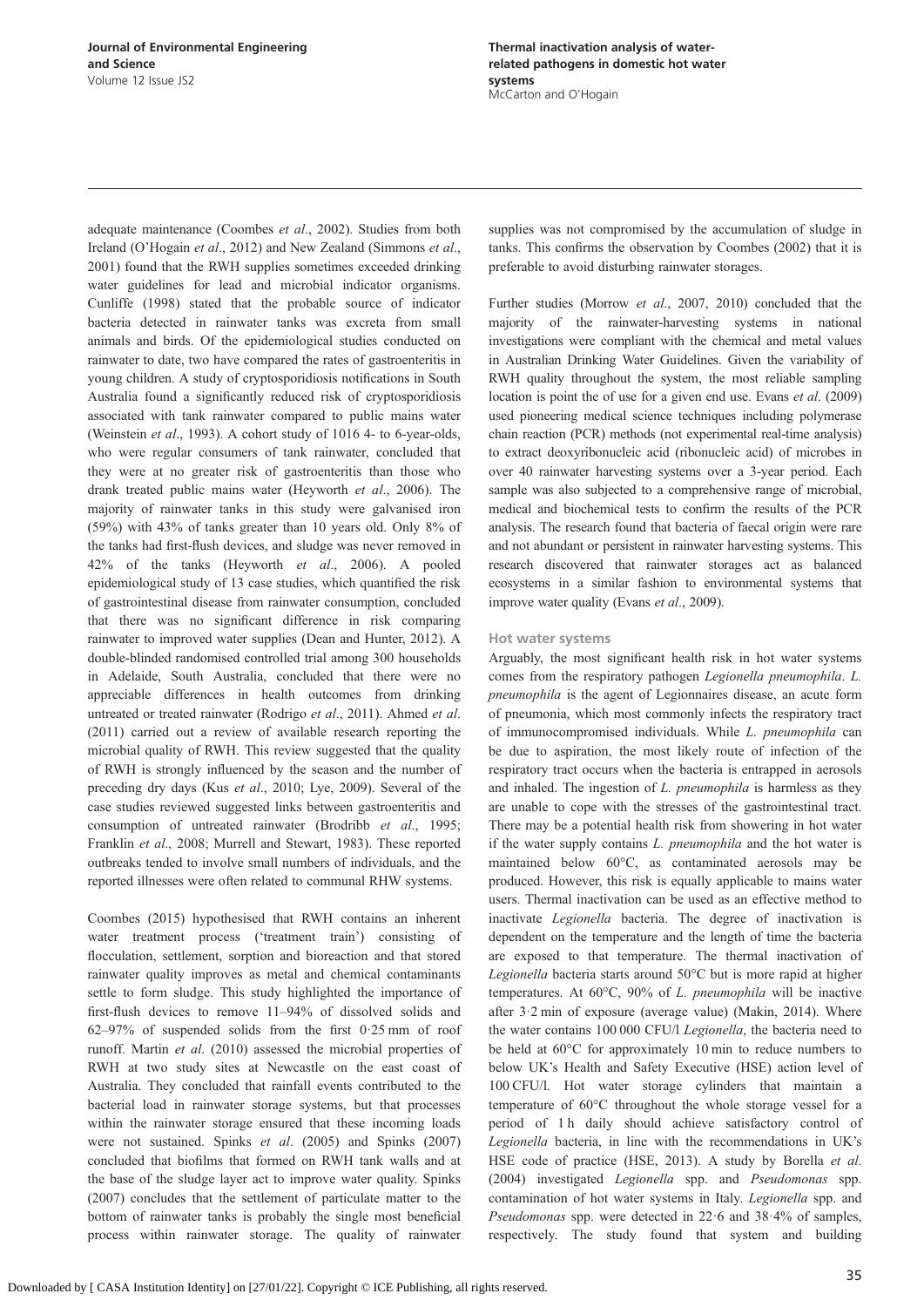characteristics were the main predictors for Legionella. Legionella contamination was associated with a centralised heater, distance from the heating point of  $>10 \text{ m}$  and a water plant that is >10 years old. Legionella presence was not affected by the origin of water [\(Borella, 2004\)](#page-6-0). A study by [Kruse \(2015\)](#page-7-0) in Germany analysed water samples from 718 buildings for Legionella spp. The study concluded that the most important risk factor for contamination with Legionella spp. was the temperature of the circulated hot water.

#### Heat inactivation rates for waterborne disease

While extensive research has been undertaken in the food industry to determine the heat inactivation rates for pathogens, studies for thermal inactivation in a freshwater medium are more recent and more specialised (Spinks et al[., 2005](#page-7-0)). Spinks et al[. \(2006\)](#page-8-0) carried out thermal inactivation analyses on eight species of non-sporeforming bacteria in a water medium at temperatures of 55–65°C, and susceptibilities to heat stress were compared using D-values. The D-value for this study was defined as the time required to reduce a bacterial population by 90% or 1 log reduction. The results suggested that the temperature range from 55–65°C was critical for the effective elimination of enteric/pathogenic bacterial components and supported the thesis that hot water systems should operate at a minimum of 60°C. The study also recommended that future rainwater harvesting investigations should focus on the microbial ecology of rainwater treatment trains and stored water to determine the types of organisms likely to exist in these systems. Ahmed et al[. \(2011\)](#page-6-0) also concluded that any microbial assessment should involve the analysis of RWH for actual pathogenic species, not just the common faecal indicator bacteria. [Coombes](#page-7-0) et al. (2006) and Evans et al[. \(2006\)](#page-7-0) further highlighted that E. coli has a large number of non-faecal environmental strains that are prevalent in natural waters (such as rainwater). Later research by Luo et al[. \(2011\)](#page-7-0) confirmed this key issue – that the isolation of  $E$ . *coli* in rainwater may not indicate faecal contamination.

#### Methodology

This study sets out to determine the time required to reduce a bacterial population by 90% at a given temperature. Analysis was carried out to assess the thermal destruction rates of sterile water samples spiked with known quantities of bacteria and to show the suitability of rainwater as an alternative hot water supply within the domestic house. The temperatures chosen were 55 and 60°C as they mimic the conditions typically found in a domestic hot water system. Aliquots of the spiked water samples were taken at times 0, 5, 10, 15 and 20 min and processed for a concentration of bacteria. The bacteria chosen for the experiments included E. coli, Enterococcus fecalis, P. aeruginosa and Salmonella spp. They are all indicators of water quality, in particular, E. coli and faecal coliforms which are indicators of faecal pollution. E. coli were measured using the method employed by the Irish National Accreditation Board (Inab)-accredited laboratory using the Colilert 18 method, a most probable number (MPN) technique that is suitable for the examination of drinking waters, including samples from all stages of treatment and distribution, and those source waters of moderate to high turbidity [\(Idexx, 2012a](#page-7-0)). This method was chosen as it is the only US Environmental Protection Agencyapproved 18 h test and is included in the Standard Methods for Examination of Water and Wastewater ([Idexx, 2012a\)](#page-7-0). Faecal coliforms were measured using a method based on those recommended in the 21st edition of Standard Methods for the Examination of Water and Wastewater ([American Public Health](#page-6-0) [Association](#page-6-0) et al., 2005). Pseudomonas spp. were measured using a method based on the Microbiology of Drinking Water – Part 8 ([Gov.uk, 2010\)](#page-7-0), and the medium used was Pseudomonas Isolation Agar. Filtered samples were incubated at  $37 \pm 1$ °C for 48 h. The colony count of heterotrophic bacteria or total viable count  $(T_{VC})$ was enumerated by the Inab-accredited testing laboratory using the pour plate method with yeast extract agar [\(Idexx, 2012b](#page-7-0)). Salmonella spp. were chosen as an extra parameter for these experiments as it is a human pathogen that can infect the gastrointestinal tract of humans causing diarrhoea ([Prescott, 1993](#page-7-0)). The method employed by the laboratory for the detection of Salmonella spp. was that of the Tecra Unique Salmonella Kit.

The bacteria used for spiking the water samples were obtained from the Health Protection Agency in the UK. They were supplied in lenticule discs and were then reconstituted using sterile phosphate buffer solution. Lenticule is the registered trademark name for the reference materials supplied by Public Health England. These are mainly used as controls for food, water and environmental microbiology examination.

The water samples were spiked by transferring the shaken reconstituted Lenticule of known bacteria into sterile water. This was then analysed for colifoms, E. coli, faecal coliforms, Salmonella, P. aeruginosa and  $T_{\rm VC}$  at 22 and 37°C. Once the first aliquot was taken, the spiked water sample was placed in a heated water bath at 55°C. A calibrated temperature probe was placed in a control sample of water placed alongside the samples in the water bath in order to record the temperatures at given intervals of 5, 10, 15 and 20 min. Once the desired temperature of 55°C was reached, a timer was set for each of the 5 min intervals. Sample aliquots were then taken and analysed for the methods specified earlier. For the heat treatment experiments at 60°C, the same procedure as outlined earlier was repeated with the spiked water sample placed in a heated water bath at 60°C. All water samples were incubated at 60°C for 5, 10, 15 and 20 min, respectively. Samples were analysed immediately following treatment.

#### **Results**

#### Thermal inactivation experiments conducted at 55°C

[Table 1](#page-4-0) shows the microbiological results for coliforms, E. coli, faecal coliforms, Salmonella, P. aeruginosa and  $T_{\text{VC}}$  (at 22 and 37°C). All samples were incubated at 55°C for 5, 10, 15 and 20 min, respectively. The sample was taken prior to heat treatment at 55°C. Both the coliform and E. coli results were 248·3 MPN/100 ml. After 5 min at 55°C, the values showed a marked decrease to 2·1 MPN/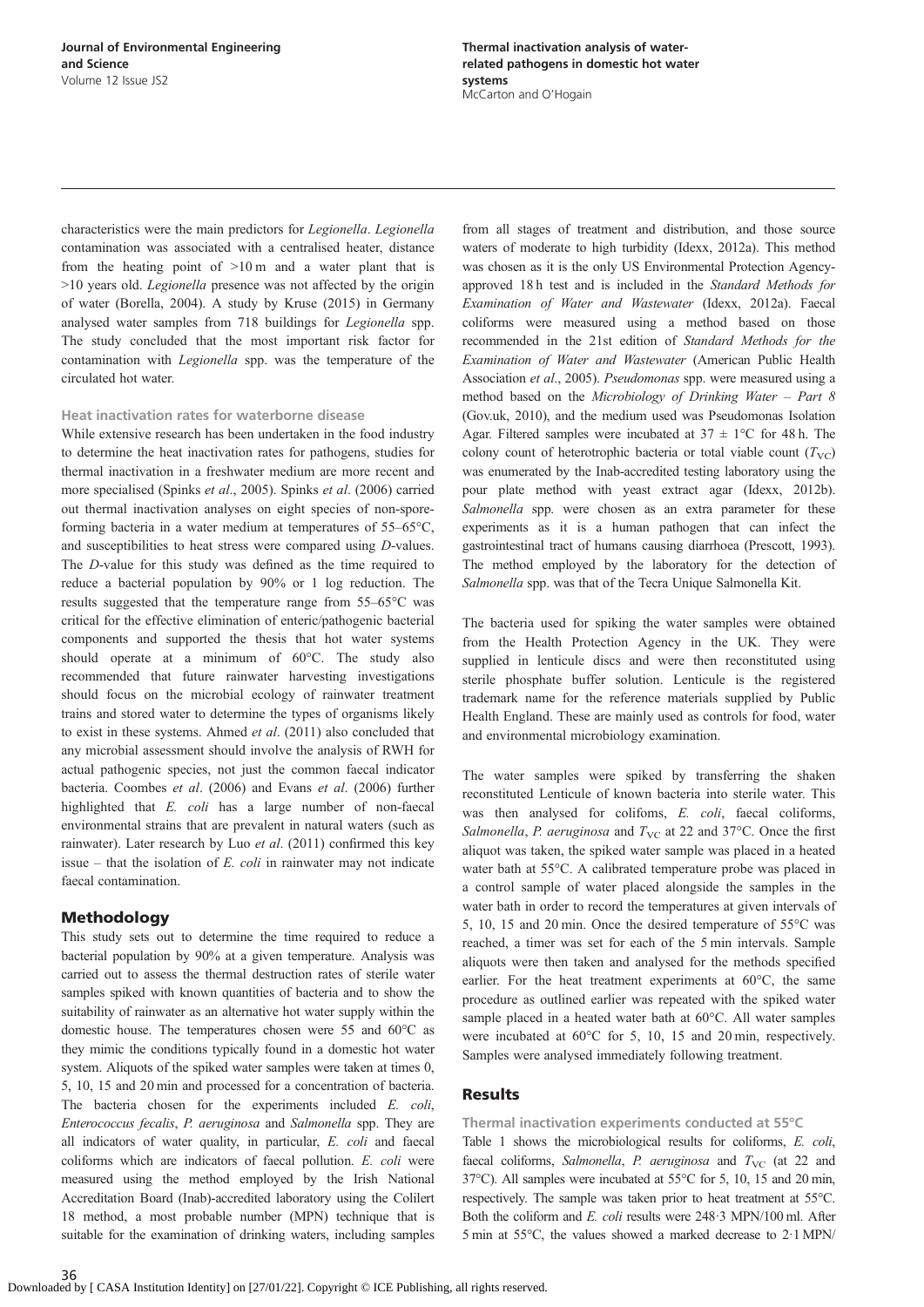<span id="page-4-0"></span>Table 1. Overall microbiological results for heat treatment experiments at 55°C

| <b>Parameter</b>                  | Unit       | Time: min |     |    |  |    |  |
|-----------------------------------|------------|-----------|-----|----|--|----|--|
|                                   |            |           |     | 10 |  | 20 |  |
| Coliforms                         | MPN/100 ml | 248.3     | 2.1 |    |  |    |  |
| E. coli                           | MPN/100 ml | 248.3     | 2.1 |    |  |    |  |
| $T_{\text{VC}}$ at 22 $\text{°C}$ | CFU/ml     | 88        |     |    |  |    |  |
| $T_{\text{VC}}$ at 37°C           | CFU/ml     | 101       |     |    |  |    |  |
| P. aeruginosa                     | CFU/ml     |           |     |    |  |    |  |
| Faecal coliforms                  | CFU/ml     | 36        |     |    |  |    |  |

40

100 ml. At all other times, 10, 15 and 20 min, respectively, no coliforms or  $E.$  coli were detected in the samples.  $T_{\text{VC}}$  at 22 and 37°C was also highest at time 0, 88 CFU/ml at 22°C and 101 CFU/ ml at 37 $^{\circ}$ C. After 5 min, no  $T_{\rm VC}$  at 22 or 37 $^{\circ}$ C was detected.

#### Coliforms and E. coli

The coliforms and E. coli samples taken prior to heat treatment at 55°C gave a concentration of 248·3 MPN/100 ml, as shown in Figure 1. After 5 min at 55°C, results showed a dramatic decrease to 2·1 MPN/100 ml. At times 10, 15 and 20 min, no coliforms or E. coli were detected in the samples.

#### Faecal coliforms

The thermal inactivation rates for faecal colifoms at 55°C are shown in Figure 2. Faecal coliforms at time 0 prior to heat treatment at 55°C was 36 CFU/ml. After 5 min at 55°C, results showed a dramatic decrease to 0 CFU/ml. At times 10, 15 and 20 min, no faecal coliforms were detected in the samples.

The thermal inactivation rates for  $T_{\text{VC}}$  (22 and 37°C) at 55°C are shown in Figure 3.  $T_{\text{VC}}$  at 22 and 37°C prior to heat treatment at time 0 was 88 CFU/ml at 22°C and 101 CFU/ml at 37°C. After

#### $T_{\text{VC}}$

35 30  $\overline{\epsilon}$ 25 CFU/100 ml 20 15 10 5 0 0 5 10 15 20 Time: min

Figure 2. Thermal inactivation rates for fecal colifoms at 55°C

5 min, no  $T_{\text{VC}}$  at either 22 or 37°C was detected and none thereafter at times 10, 15 or 20 min.

#### Pseudomonas aeruginosa

The thermal inactivation rates for  $P$ . aeruginosa at 55 $\degree$ C are shown in [Figure 4.](#page-5-0) P. aeruginosa prior to heat treatment at time 0



Figure 1. Thermal inactivation rates for coliforms and E. coli at 55°C



Figure 3. Thermal inactivation rates for  $T_{\text{VC}}$  (22 and 37°C) at 55°C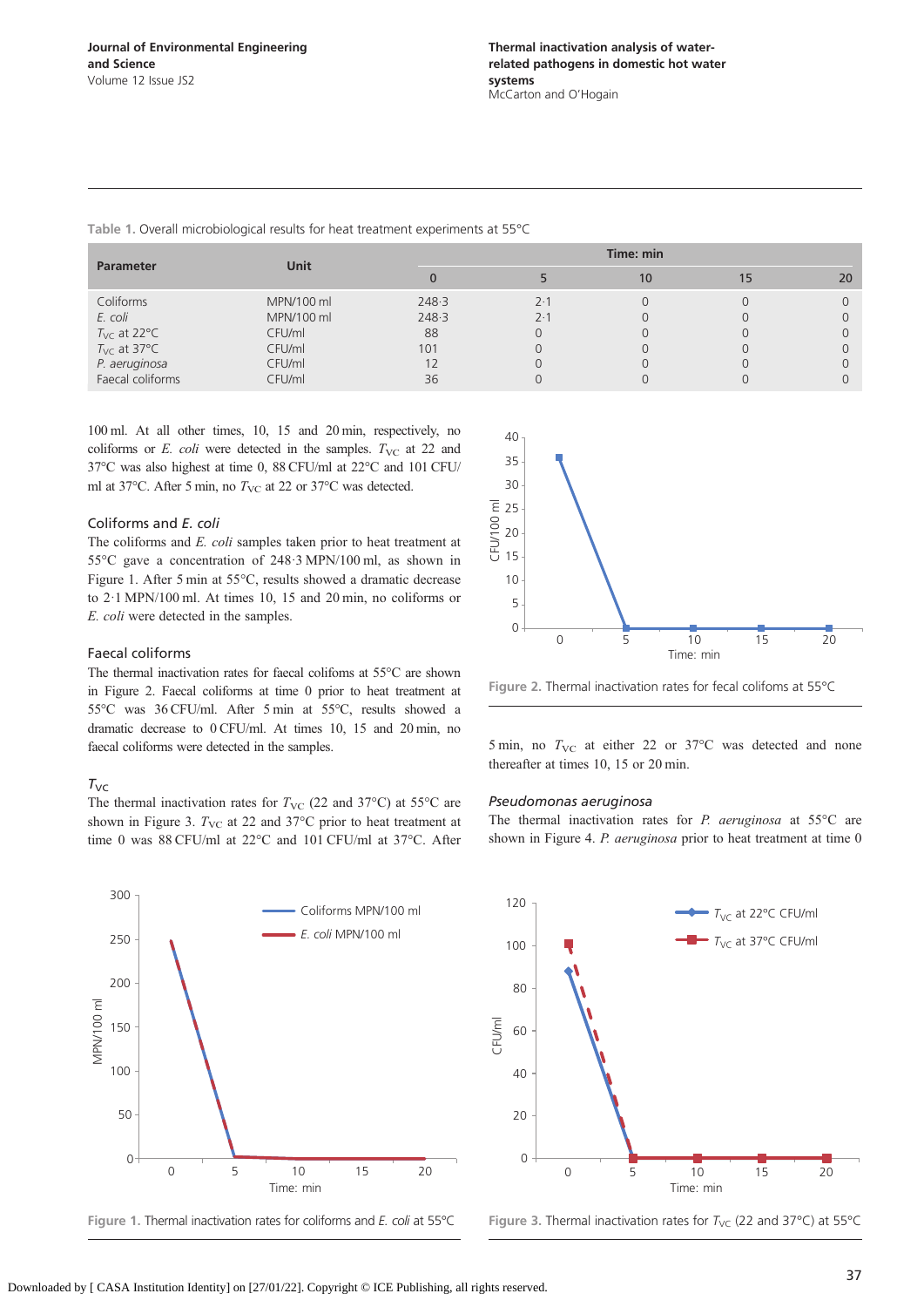<span id="page-5-0"></span>



was 12 CFU/100 ml. P. aeruginosa was not detected at 5, 10, 15 or 20 min.

#### Thermal inactivation experiments conducted at 60°C

Table 2 shows the microbiological results for coliforms, E. coli, faecal coliforms, Salmonella, P. aeruginosa and  $T_{\text{VC}}$  at 22 and 37°C.

#### Coliforms and E. coli

The thermal inactivation rates for coliform and  $E$ . *coli* at  $60^{\circ}$ C are shown in Figure 5. The coliforms and E. coli samples taken prior to heat treatment at 60°C gave a concentration of 261·3 MPN/ 100 ml. After 5 min, and thereafter at times 10, 15 and 20 min, no coliforms or E. coli were detected in the samples.

#### Faecal coliforms

The thermal inactivation rates for faecal coliform at 60°C are shown in [Figure 6](#page-6-0). Faecal coliform sample taken prior to heat treatment at 60°C gave a concentration of 34 CFU/ml. After 5 min at 60°C, the results showed a dramatic decrease to 0 CFU/ml. At times 10, 15 and 20 min, no faecal coliforms were detected in the samples.

#### $T_{\text{VC}}$  at 22 and 37°C

The thermal inactivation rates for  $T_{\text{VC}}$  (22 and 37°C) at 60°C are shown in [Figure 7.](#page-6-0)  $T_{\text{VC}}$  at 22 and 37 $\textdegree$ C prior to heat treatment at time 0 was 90 CFU/ml at 22°C and 129 CFU/ml at 37°C. After 5 min, no  $T_{\text{VC}}$  at 22 or 37 $\textdegree$ C were detected and none thereafter at times 10, 15 or 20 min.



Figure 5. Thermal inactivation rates for coliform and E. coli at 60°C

#### Pseudomonas aeruginosa

The thermal inactivation rates for P. aeruginosa at 60°C are shown in [Figure 8.](#page-6-0) P. aeruginosa prior to heat treatment at time 0 was 15 CFU/100 ml. No P. aeruginosa was detected at 5, 10, 15 or 20 min.

#### Discussion of results

#### Simulating heat shock

The results of this study indicate that after 5 min of exposure at 60 and 55°C respectively, E. coli, faecal coliforms, Salmonella, P. aeruginosa and  $T_{\text{VC}}$  at 22 and 37°C concentrations will have been reduced to zero. The mechanism of cell inactivation would appear to be the breakage of bonds due to excessive energy. Previous studies have shown that bacterial cells cultured at higher temperatures display more resistance to heat than bacteria cultures at lower temperature (Pfl[ug and Holcomb, 1991](#page-7-0)). Thus, the results from this study may be conservative when compared to the typical lower temperature of water stored in rainwater harvesting tanks.

#### Comparison with other similar studies

These results are comparable with the results from international studies reported on similar experiments (Spinks et al., 2003). In this study, laboratory experiments investigated the time required to reduce a bacterial population by 90% or 1 log reduction (D-value) at 65, 60 and 55°C. The results reported D-values at 65 and  $60^{\circ}$ C for *E. coli* of 3 and 62 s, respectively, while at 55 $^{\circ}$ C, E. coli displayed an initial D-value of 21 min followed by 4 min.

Table 2. Overall microbiological results for heat treatment experiments at 60°C

| <b>Parameter</b>        | <b>Unit</b> | Time: min |   |    |    |    |  |
|-------------------------|-------------|-----------|---|----|----|----|--|
|                         |             |           |   | 10 | 15 | 20 |  |
| Coliforms               | MPN/100 ml  | 261.3     | 0 |    |    |    |  |
| E. coli                 | MPN/100 ml  | 261.3     |   |    |    |    |  |
| $T_{\text{VC}}$ at 22°C | CFU/ml      | 90        |   |    |    |    |  |
| $T_{\text{VC}}$ at 37°C | CFU/ml      | 129       | 0 |    |    |    |  |
| Pseudomonas             | CFU/ml      | 15        | 0 |    |    |    |  |
| Faecal coliforms        | CFU/ml      | 34        |   |    |    |    |  |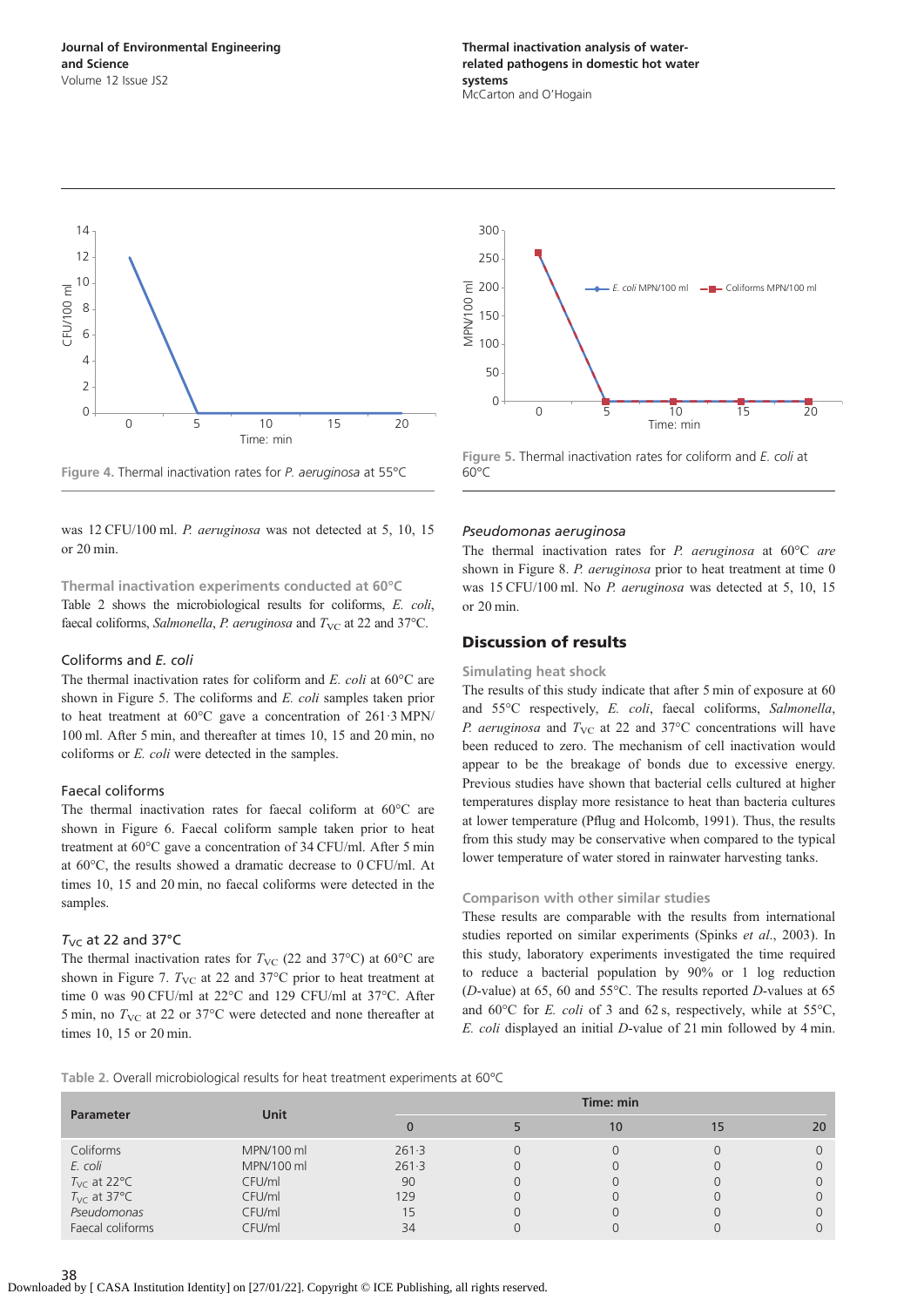#### <span id="page-6-0"></span>Journal of Environmental Engineering and Science Volume 12 Issue JS2

Thermal inactivation analysis of waterrelated pathogens in domestic hot water systems McCarton and O'Hogain



Figure 6. Thermal inactivation rates for faecal coliform at 60°C

For P. aeruginosa, the D-value at 65, 60 and 55°C were 5 and 49 s and 5 min; for S. typhimurium, <2, 4 and 77 s; and for Klebsiella pneumoniae,  $\leq 2, \leq 2$ , and 35 s, respectively. The results indicate that after 12 min at 60°C, E. coli concentrations will have been reduced by 15 log reductions, while the other pathogens experienced similar or even greater reductions.

Human pathogens are restricted to temperature ranges of around 37°C. Enterohemorrhagic E. coli has a growth range between 8 and 48°C, and Aeromonas spp., between 4 and 45°C [\(Szewzyk](#page-8-0) et al[., 2000](#page-8-0)). At temperatures exceeding maximum growth limits, the thermal death rates are high, such as for Campylobacter sp. that survive for only a few hours at temperatures exceeding their optimal range of 37°C ([Szewzyk](#page-7-0) et al., 2000). As well as studying Legionella species, Stout et al[. \(1986\)](#page-8-0) also investigated the D-values for species from other genera. At 60, 70 and 80°C, P. aeruginosa had D-values of  $2.6$ ,  $1.3$  and  $0.7$ , respectively (Stout et al[., 1986\)](#page-8-0).

#### **Conclusions**

The results of this study show that after 5 min of exposure at 60 and 55°C, respectively Salmonella, P. aeruginosa and  $T_{\text{VC}}$  at 22 and 37°C concentrations were reduced to zero. E. coli and faecal





Figure 8. Thermal inactivation rates for P. aeruginosa at 60°C

coliforms required 10 min of exposure at 55°C to reduce the population to zero and 5 min at 60°C. This is in agreement with other international studies on domestic rainwater tanks and hot water systems [\(Coombes](#page-7-0) et al., 2003; Spinks, 2003). Thermal inactivation in RWH-fed hot water systems at a minimum of 60°C, combined with the treatment train inherent within RWH systems, is likely to deliver water quality comparable to mains hot water. From the literature, the main risk to public health from hot water systems is not the water source but rather the operation, maintenance, age, location and temperature of the hot water system. Irish Standards require hot water systems to be maintained at temperatures at or above 60°C. Hot water is stored at a minimum of 60°C and distributed so it reaches a minimum temperature of 50°C (55°C in healthcare premises) within 1 min at outlets [\(HSE, 2013\)](#page-7-0). The conclusion from this pilot study is that hot water systems supplied with RWH do not present an increased risk to health over hot water systems fed with mains water. Further studies in Ireland should be commissioned to characterise the RWH treatment train and the maintenance of RWH systems to establish appropriate indicator organisms and sampling points, and determine the efficiency of first flush devices.

#### Acknowledgements

This research is supported by the Dublin Institute of Technology, National Federation of Group Water Schemes, Department of Environment, Heritage and Local Government, Carlow County Council and the National Rural Water Monitoring Committee.

#### **REFERENCES**

- ABS (Australian Bureau of Statistics) (1994) Regional Statistics, NSW. ABS, Canberra, Australia, ABS Catalogue no. 1304.1.
- Ahmed W, Gardner T and Toze S (2011) Journal of Environmental Quality 40(1): 13–21.
- American Public Health Association, American Waterworks Association and Water Environment Federation (2005) Standard Methods for the Examination of Water and Wastewater, 21st edn. American Public Health Association, American Waterworks Association and Water Environment Federation, Washington, DC, USA.
- Borella P, Teresa Montagna M, Romano-Spica V et al. (2004) Legionella infection risk from domestic hot water. Emerging Infectious Diseases 10(3): 457–464.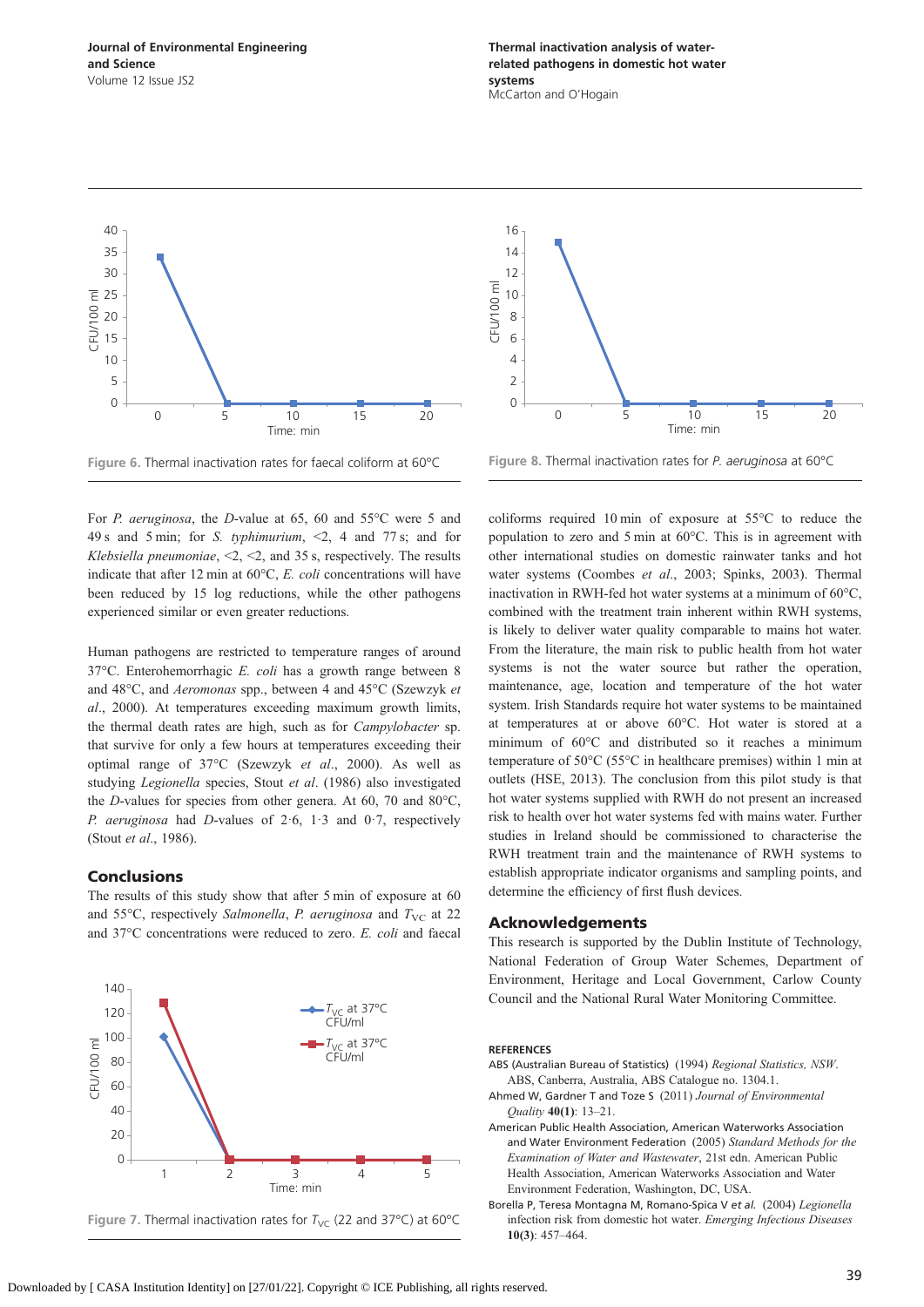- <span id="page-7-0"></span>Brodribb R, Webster P and Farrell D (1995) Recurrent Campylobacter fetus subspecies bacteraemia in a febrile neutropaenic patient linked to tankwater. Communicable Diseases Intelligence 19: 312–313.
- Coombes PJ (2002) Rainwater Tanks Revisited: New Opportunities for Urban Water Cycle Management. PhD thesis, University of Newcastle, Callaghan, Australia.
- Coombes PJ (2015) Discussion on the 'influence of roofing materials and lead flashing on rainwater tank contamination by metals' by M. I. Magyar, A. R. Ladson, C. Daiper and V. G Mitchell. Australian Journal of Water Resources 19(1): 86–90.
- Coombes PJ, Kuczera G, Kalma JD and Argue JR (2002) An evaluation of the benefits of source control measures at the regional scale. Urban Water 4(4): 307–320.
- Coombes PJ, Kuczera GA and Kalma JD (2003) Economic, water quantity and quality impacts from the use of a rainwater tank in the inner city. Australian Journal of Water Resources 7(2): 111–120.
- Coombes PJ, Dunstan RH, Spinks AT, Evans CA and Harrison TL (2006) Key messages from a decade of water quality research into roof collected rainwater supplies. Hydropolis Conference, Burswood Entertainment Complex, Perth, Australia.
- Cunliffe DA (1998) Guidance of the use of rainwater tanks. National Environmental Health Forum Monographs. South Australian Health Commission, Adelaide, Australia, Water Series 3.
- Dean J and Hunter PR (2012) Risk of gastrointestinal illness associated with the consumption of rainwater: a systematic review. Environmental Science & Technology 46: 2501–2507.
- Evans CA, Coombes PJ and Dunstan RH (2006) Wind, rain and bacteria: the effect of weather on the microbial composition of roof-harvested rainwater. Water Research 40(1): 37–44.
- Evans CA, Coombes PJ, Dunstan RH and Harrison TL (2009) Extensive bacterial diversity indicates the potential operation of a dynamic micro-ecology within domestic rainwater storage systems. Science of the Total Environment 407: 5206-5215.
- Franklin LJ, Fielding JE, Gregory J et al. (2009) An outbreak of Salmonella typhimurium 9 at a school camp linked to contamination of rainwater tanks. Epidemiology and Infection 137: 434-440.
- Fuller CA, Martin TJ and Walters RP (1981) Quality Aspects of Water Stored in Domestic Rainwater Tanks (a Preliminary Study). Domestic Rainwater Tanks Working Party, Australia.
- Gov.UK (2010) The Microbiology of Drinking Water Part  $8$  The Isolation and Enumeration of Aeromonas and Pseudomonas aeruginosa by Membrane Filtration. See [https://www.gov.uk/](https://www.gov.uk/government/uploads/system/uploads/.../PART8-231-apr15.pdf) [government/uploads/system/uploads/](https://www.gov.uk/government/uploads/system/uploads/.../PART8-231-apr15.pdf)…/PART8-231-apr15.pdf (accessed 20/09/2016).
- Heyworth JS, Glonek G, Maynard EJ, Baghurst PA and Finlay-Jones J (2006) Consumption of untreated tank rainwater and gastroenteritis among young children in South Australia. International Journal of Epidemiology 35(4): 1051–1058.
- HSE (Health and Safety Executive) (2013) Code of Practice: Legionnaires' Disease: the Control of Legionella Bacteria in Water Systems, 4th edn. HSE Books, Sudbury, UK.
- Idexx (2012a) The Microbiology of Drinking Water Part 7. Idexx, Hoofddorp, the Netherlands. See [https://www.idexx.com/resource](https://www.idexx.com/resource.../water/quanti-disc-approval-modw-part-7-en.pdf)…/ [water/quanti-disc-approval-modw-part-7-en.pdf](https://www.idexx.com/resource.../water/quanti-disc-approval-modw-part-7-en.pdf) (accessed 20/09/2016).
- Idexx (2012b) Colilert®-18. Idexx, Hoofddorp, the Netherlands. See [http://www.idexx.com/view/xhtml/en\\_us/water/products/colilert-18.jsf](http://www.idexx.com/view/xhtml/en_us/water/products/colilert-18.jsf) (accessed 24/09/2016).
- Jin G, Jeng HW, Bradford H and Englande AJ  $(2004)$  Comparison of E. coli, Enterococci, and fecal coliform as indicators for brackish water quality assessment. Water Environment Research 76(3): 245-255.
- Kruse E, Wehner A and Wisplinghoff H (2015) Prevalence and distribution of Legionella spp in potable water systems in Germany, risk factors associated with contamination, and effectiveness of thermal disinfection. American Journal of Infection Control 44(4): 470–474, [http://dx.doi.org/10.1016/j.ajic.2015.10.025.](http://dx.doi.org/10.1016/j.ajic.2015.10.025)
- Kus B, Kandasamy J, Vigneswaran S and Shon HK (2010) Analysis of first flush to improve the water quality in rainwater tanks. Water Science and Technology 61(2): 421–428.
- Luo C, Walk ST, Gordon DM et al. (2011) Genome sequencing of environmental Escherichia coli expands understanding of the ecology and speciation of the model bacterial species. Proceedings of the National Academy of Sciences the United States of America 108(17): 7200–7205.
- Lye DJ (2009) Rooftop runoff as a source of contamination: a review. Science of the Total Environment 407(21): 5429–5434.
- Makin T (2014) Preheated Water Report: Water Regulations Advisory Scheme. See [https://www.wras.co.uk/downloads/public\\_area/](https://www.wras.co.uk/downloads/public_area/publications/general/preheated_water_Nov_2014.pdf) [publications/general/preheated\\_water\\_Nov\\_2014.pdf](https://www.wras.co.uk/downloads/public_area/publications/general/preheated_water_Nov_2014.pdf) (accessed 20/09/ 2016).
- Martin A, Coombes PJ, Harrison TL and Dunstan RH (2010) Changes in abundance of heterotrophic and coliform bacteria resident in stored water bodies in relation to incoming bacterial loads following rain events. Journal of Environmental Monitoring 12(1): 255–260.
- Mobbs M (1998) Sustainable House. Choice Books, Sydney, Australia.
- Morrow AC, Coombes PJ, Dunstan RH, Evans CA and Martin A (2007) Elements in tank water – comparisons with mains water  $\&$  effects of locality & roofing materials. Rainwater and Urban Design Conference 2007, Sydney, Australia, pp. 830–837.
- Morrow A, Dunstan H and Coombes PJ (2010) Elemental composition at different points of the rainwater harvesting system. Science of the Total Environment 408(20): 4542–4548.
- Murrell WG and Stewart BJ (1983) Botulism in New South Wales, 1980–1981. Medical Journal of Australia 1(1): 13–17.
- NHMRC (National Health and Medical Research Council) (1996) Australian Drinking Water Guidelines. NHMRC, Commonwealth of Australia, Sydney, Australia.
- O'Hogain S, Reid A, McCarton L, Pender J and McNtyre N (2007) Water savings and rainwater harvesting – pilot project in Ireland. In Proceedings of the European Water and Wastewater Management (EWWM) Conference (Horan N (ed.)). Aqua Enviro, Wakefield, UK.
- O'Hogain S, McCarton L, McIntyre N, Pender J and Reid A (2011) Physicochemical and microbiological quality of water from a pilot domestic rainwater harvesting facility in Ireland. Water and Environment Journal 25(4): 489–494.
- O'Hogain S, McCarton L, McIntyre N, Pender J and Reid A (2012) Physicochemical and microbiological quality of harvested rainwater from an agricultural installation in Ireland. Water and Environment Journal Promoting Sustainable Solutions 26(1): 1–12.
- Pflug IJ and Holcomb RG (1991) Principles of the thermal destruction of microorganisms. In Disinfection, Sterilization, and Preservation, 4th edn. (Block SS (ed.)). Lea & Febiger, Philadelphia, PA, USA, pp. 85–128.
- Prescott LM, Harley JP and Klein DA (1993) Microbiology. Wm. C. Brown, Dubuque, IA, USA.
- Rodrigo S, Sinclair M, Forbes A, Cunliffe D and Leder K (2011) Drinking rainwater: a double-blinded, randomized controlled study of water treatment filters and gastroenteritis incidence. American Journal of Public Health 101(5): 842–847.
- Simmons G, Hope V, Lewis G, Whitmore J and Gao W (2001) Contamination of potable roof-collected rainwater in Auckland, New Zealand. Water Research 35(6): 1518–1524.
- Spinks AT (2007) Water Quality, Incidental Treatment Train Mechanisms and Health Risks Associated with Urban Rainwater Harvesting Systems in Australia. PhD thesis, University of Newcastle, Callaghan, Australia. See [http://urbanwatercyclesolutions.com](http://urbanwatercyclesolutions.com/) (accessed 09/05/ 2017).
- Spinks AT, Berghout B, Dunstan RH, Coombes PJ and Kuczera G (2005) Tank sludge as a sink for bacterial and heavy metals and its capacity for settlement, re-suspension and flocculation enhancement. 12th International Rainwater Catchment Systems Conference – Mainstream rainwater Harvesting, New Delhi, India.